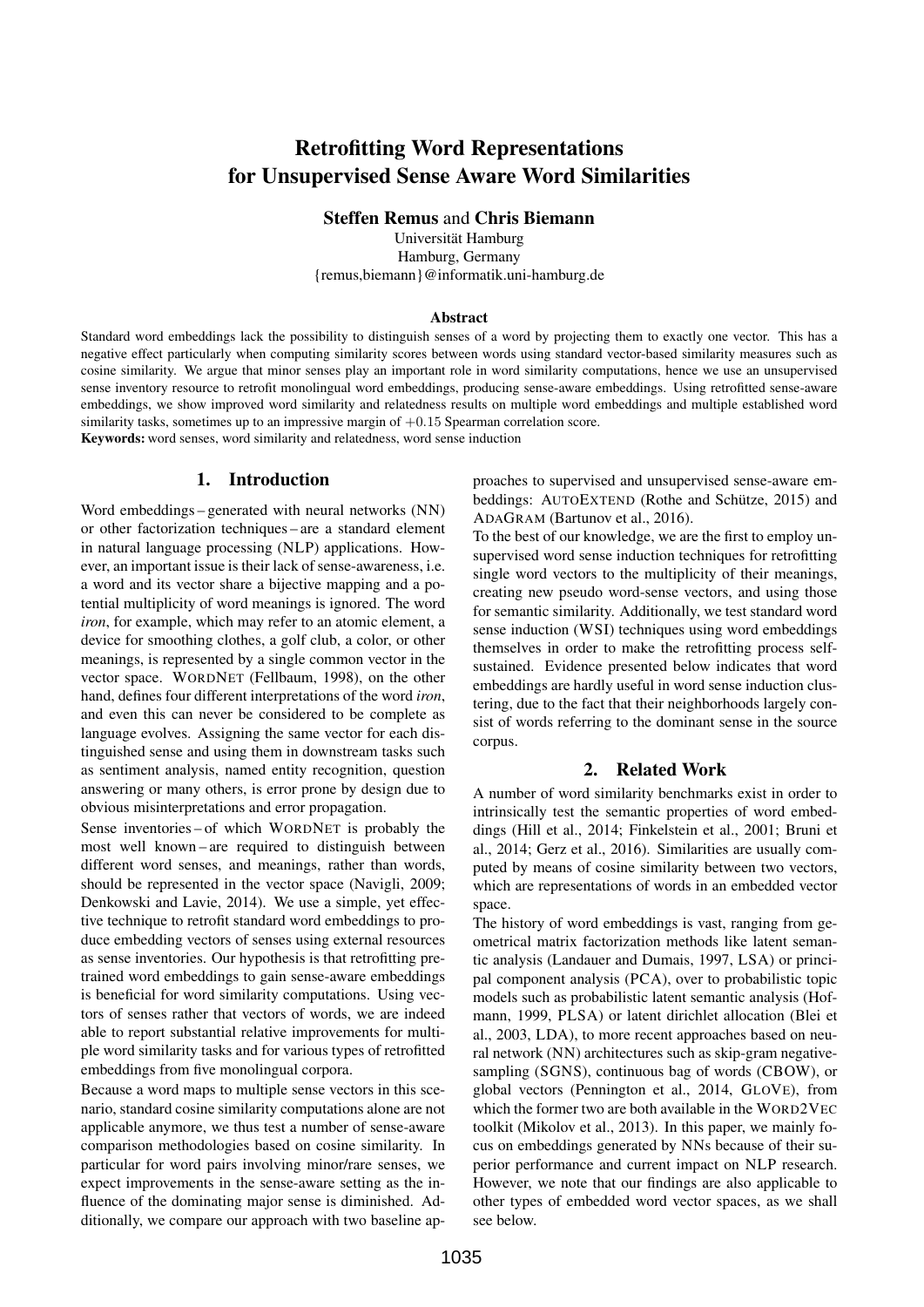Rothe and Schütze (2015) introduced AUTOEXTEND, a supervised neural network model which enriches existing embeddings with word sense information from WORDNET or other sense inventories.<sup>1</sup> Here, the sense inventory is taken from WORDNET but Rothe and Schütze (2015) emphasize that any lexical or semantic resource could be used. Neelakantan et al. (2014) and Bartunov et al. (2016) present approaches that gather sense information in an unsupervised way from monolingual text by integrating the sense distinction into the learning process. We use ADA-GRAM (Bartunov et al., 2016) as an additional baseline because it compares favorably to the model by Neelakantan et al. (2014). ADAGRAM's main parameter effectively regulates the maximum number of senses per word; the algorithm finds the number of senses automatically in this range, i.e. the parameter can be seen as a limit for the maximum number of induced senses.

*Retrofitting* is the process of augmenting a given item for a new task, i.e. in our case a post-processing objective that re-adjusts existing word embeddings (Faruqui et al., 2015). Multiple objectives have been defined on this account, e.g. Faruqui et al. (2015) or Kiela et al. (2015) use lexical resources, while, for instance, Wieting et al. (2015) directly optimizes paraphrase pair alignment from PPDB<sup>2</sup> (Ganitkevitch et al., 2013).

#### 3. Methodology

In the remainder of this work we will use  $v$  to refer to a word and **v** to refer to *v*'s corresponding word vector.

#### 3.1. Unsupervised Sense Inventory

Our proposed method solely relies on pre-computed wordembeddings and a sense inventory resource. We follow the terminology in WORDNET and define a *synset* for a word  $v$  to be the set of related words that express the same concept, and the *sense inventory* of v to be the *collection of its synsets*, i.e. the different senses v can bear. Dorow and Widdows (2003), Pantel and Lin (2002), and more recently, Pelevina et al. (2016) use unsupervised WSI methods, which means they use or create so-called *unsupervised synsets* referring to sense-inventories, which were induced automatically from text. The simplified procedure to compute an unsupervised synset for a particular word  $v$  is as follows:

- 1. compute v's top n nearest neighbors (by some wordsimilarity notion)
- 2. compute a similarity score between every pairwise combination of nearest neighbors, which renders a fully connected similarity graph
- 3. compute a word clustering, where each cluster represents a different sense of v.

This general methodology has been proven to perform sufficiently well on a number of NLP tasks, whereas the details of this simplified procedure vary. The clustering represents

the sense inventory (i.e. the collection of synsets)  $S_n$  for the word v; we refer to a particular synset or sense k of v as  $S_v^k$ . We want to stress that  $v$  is usually not contained in any of its "synsets", i.e.  $S_v^k = S_v^k \setminus v$  per definition.

Following Riedl and Biemann (2017), we use an unsupervised sense inventory, pre-computed<sup>3</sup> by using the  $JOBIM-$ TEXT (JBT) framework (Biemann and Riedl, 2013; Riedl, 2016), which can be seen as a symbolic count based model. JBT provides a graph-based sparse word similarity model, i.e. only words, and no vectors are provided. The Chinese Whispers (Biemann, 2006, CW) algorithm is used for inducing word senses based on ego networks weighted by context similarity.

#### 3.2. Retrofitting Word Embeddings

The main goal of retrofitting word vectors is to find individual vector representations for each sense of a word. Using a sense inventory, word vectors from a particular synset are averaged, such that each sense of a word will be represented by a single individual vector. For a word  $v$ , we average all vectors of the top m words in a synset  $S_v^k$  and add the vector v with weight  $\lambda$  in order to compensate for semantic drift, for which we found strong indications in preliminary experiments:

$$
\mathbf{v}_k = \lambda \mathbf{v} + (1 - \lambda) \sum_{u \in \text{top}_m(S_v^k)} \mathbf{u},\tag{1}
$$

where  $\lambda$  is a scalar in [0, 1],  $v_k$  is the sense vector of the  $k<sup>th</sup>$  sense of word v, and **u** is the word vector of word u. A geometric interpretation of this equation can be interpreted as to first find the center of a cluster of words in  $S_v^k$  and then shift the center by  $\lambda$  into the direction of the core word  $v$ . Note again that the clustering itself for any word  $v$  is performed without  $v$  itself, i.e. it is not contained  $S_v^k$ , cf. (Dorow and Widdows, 2003), hence the shifting. Using only the top  $m$  words stems from the fact that the clusters, i.e. the synsets, have different sizes. A common observation is that the largest clusters often refer to major senses and smaller clusters usually represent minor senses, i.e. senses that are underrepresented in the text corpus. To alleviate the effect of averaging noisy words in large clusters, we select only the top m words.

#### 3.3. Sense-aware word-similarity

We tested different procedures for computing sense-aware similarities between any two words u and v with senses  $u_k$ and  $v_l$ :

$$
\text{sim}(u, v) = \arg\max_{k} \; \cos(\mathbf{u}_k, \mathbf{v}) \tag{2}
$$

$$
\text{sim}(u, v) = \underset{l}{\text{arg max}} \cos(\mathbf{u}, \mathbf{v}_l) \tag{3}
$$

$$
\text{sim}(u, v) = \underset{k, l}{\text{arg max}} \cos(\mathbf{u}_k, \mathbf{v}_l). \tag{4}
$$

Equations (2-4) involve finding the closest senses  $k$  and  $l$ for the words  $u$  and  $v$  in vector space. We compare these measures to the standard, sense un-aware cosine similarity  $\cos(\mathbf{u}, \mathbf{v}).$ 

<sup>1</sup>http://www.cis.lmu.de/~sascha/ AutoExtend/

<sup>2</sup>The paraphrase database: http://www.cis.upenn. edu/~ccb/ppdb/.

<sup>3</sup>http://ltmaggie.informatik.uni-hamburg. de/jobimviz, (Ruppert et al., 2015)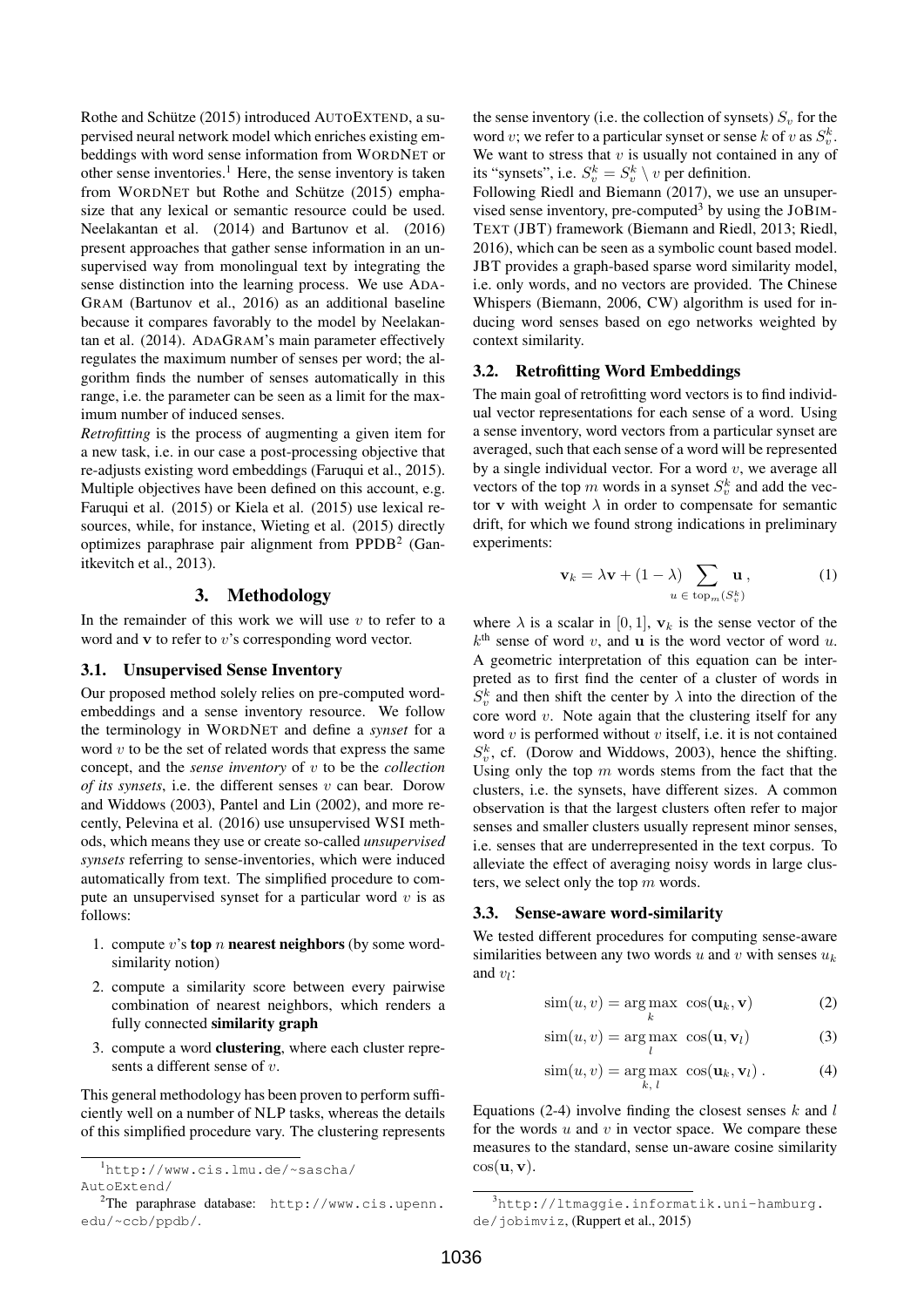#### 4. Experimental Setup

## 4.1. Word-similarity Benchmark Datasets

Hill et al. (2014) raise the point that a strong distinction must be made between similarity and relatedness. While related words roughly fit into the same topic, similar words are more specific, they fit into the same topic and constitute (partial) substitutability. Consider for example the words *student* and *professor*, which are certainly considered related but not similar because there are only few contexts in which the two words can be exchanged, hence they are considered highly dissimilar due their antonymic nature while *teacher* and *professor* might be exchangeable, and are thus considered equally related but more similar.

The WORDSIM353 (Finkelstein et al., 2001) dataset provides relatedness scores of 353 noun pairs and the SIM-LEX999 dataset provides similarity scores for 666 noun pairs, 222 verb pairs and 111 adjective pairs. Particularly the latter's emphasis is to model opposite meanings (antonym-like) as highly non-similar, e.g. *student* and *professor* have a low similarity score in SIMLEX999, but a high relatedness score in WORDSIM353.

Another dataset is the  $MEN<sup>4</sup>$  dataset (Bruni et al., 2014), which models, analog to WORDSIM353, relatedness or association rather than similarity. Bruni et al. (2014) randomly sampled 3, 000 word pairs from words that occur at least 700 times in the ukWaC + Wackypedia combined corpora.<sup>5</sup> MEN comprises of inter part-of-speech word pairs, e.g. pairs like (*apple-N*, *orange-A*) or (*bear-V*, *boxer-N*). It is also worthy to note that MEN comes in two forms, *a*) in a lemmatized form with POS tags, and *b*) in natural form. We report results on the lemma form with POS-tag information.

Another dataset, the SIMVERB dataset (Gerz et al., 2016), can be interpreted as a larger version of the verb part of SIMLEX999, containing 3, 500 verb pairs, allowing more meaningful benchmarking with more and better represented examples.

### 4.2. Embedding Matrices

WORD2VEC applies a neural language modeling approach, where the goal is to predict a word  $w_i$  at position i given its context  $c_i$  (CBOW) or vice versa (SGNS) (Mikolov et al., 2013). A projection matrix is learned during this process, which has been shown to be beneficial in various NLP tasks. We use pre-trained word vectors provided by Mikolov et al. (2013), which were trained on Google News texts containing 6 Billion words. $6$  Additionally, we use the GLOVE 7 (Pennington et al., 2014, global vectors) embeddings.

Schwartz et al. (2015) defined the context of a word to be the *symmetric pattern* it occurs with, and applied WORD2VEC to those pairs. A symmetric pattern is a shallow pattern in the form of *'X or Y'*, *'X and Y'*, *'X as well as*

*Y'*, *'X rather than Y'*, where particular instances of *X* and *Y* occur in both positions, e.g. *'cats and dogs'* and *'dogs and cats'* are considered instances of a symmetric pattern, while *'point of view'* for example cannot be altered without losing its meaning, *'X of Y'* is thus considered an asymmetric pattern. Some symmetric patterns are considered to be particularly indicative for antonymy, e.g. *'either X or Y'* or *'rather X than Y'* are typical to be filled by words with opposite, or strongly different meanings, e.g. *'either black or white'*. Schwartz et al. (2015) used symmetric patterns to build an antonym-sensitive embedding model from monolingual corpora. We use their 10K dimension model built on an 8G words corpus<sup>8</sup>, and refer to this embedding type as SYMPAT. We also tested the 300 and 500 dimensional vectors provided by Schwartz et al. (2015) but the 10K version achieved the best results among the SYMPAT embeddings.

Wieting et al. (2015) used PPDB pairs to train a projection matrix called PARAGRAM. The matrices are initialized with the GLOVE embeddings and retro-fitted to match with PPDB. By using paraphrases obtained via roundtrip translations, the model is already guided to represent synonymous expressions with similar vectors, as opposed to expressions with opposite meanings. Wieting et al. (2015) further tuned the hyper-parameters, resulting in PARAGRAMWS optimized on WORDSIM353 and PARA-GRAMSL optimized for SIMLEX999.

The embeddings are thus tuned for either relatedness or similarity and constitute a strong baseline.

Additionally, we also make use of two LSA embeddings trained on English corpora provided by Günther et al.  $(2015)$ .<sup>9</sup> Both models are based on a 2-Billion-word corpus and use a *positive pointwise mutual information* weighting scheme (PPMI) before applying singular value decomposition (SVD) with 300 target dimensions and a vocabulary of 100K words. We refer to the model based on a bag-of-word representation of documents as LSABOW, and to the model applying a HAL-like context representation<sup>10</sup> as LSAHAL, following the terminology of Günther et al. (2015).

Many other NN embedding models have been published, e.g. (Wieting et al., 2016; Recski et al., 2016; Mrkšić et al., 2016), however, we deliberately do not go into details here since these supervised models are out of the scope of this work; we focus on the relative improvement of monolingual embeddings by exploiting unsupervised WSI methods. We are thus independent of any manually developed resource and do not rely on the existence of parallel text.

### 5. Results

We follow previous work and use the Spearman rankcorrelation coefficient  $\rho$  throughout the evaluation. We evaluated all datasets for all methods but restrict our discussion to the most interesting results. Selecting the top  $m = 5$  cluster words for averaging proved most useful; in

<sup>4</sup>https://staff.fnwi.uva.nl/e.bruni/MEN

<sup>5</sup>http://wacky.sslmit.unibo.it/

<sup>&</sup>lt;sup>6</sup>We use the 300 dimensional model trained on Google news. The model and the source code is available at https://code. google.com/p/word2vec/.

<sup>&</sup>lt;sup>7</sup>We use the 6 Billion word, 300 dimensional model available at http://nlp.stanford.edu/projects/glove/.

<sup>8</sup>http://homes.cs.washington.edu/~roysch/ papers/sp\_embeddings/sp\_embeddings.html

 $9^9$ Models are available for download under http://www. lingexp.uni-tuebingen.de/z2/LSAspaces/.

<sup>&</sup>lt;sup>10</sup>HAL, hyperspace analogue to language; a context representation similar to the skip-gram notion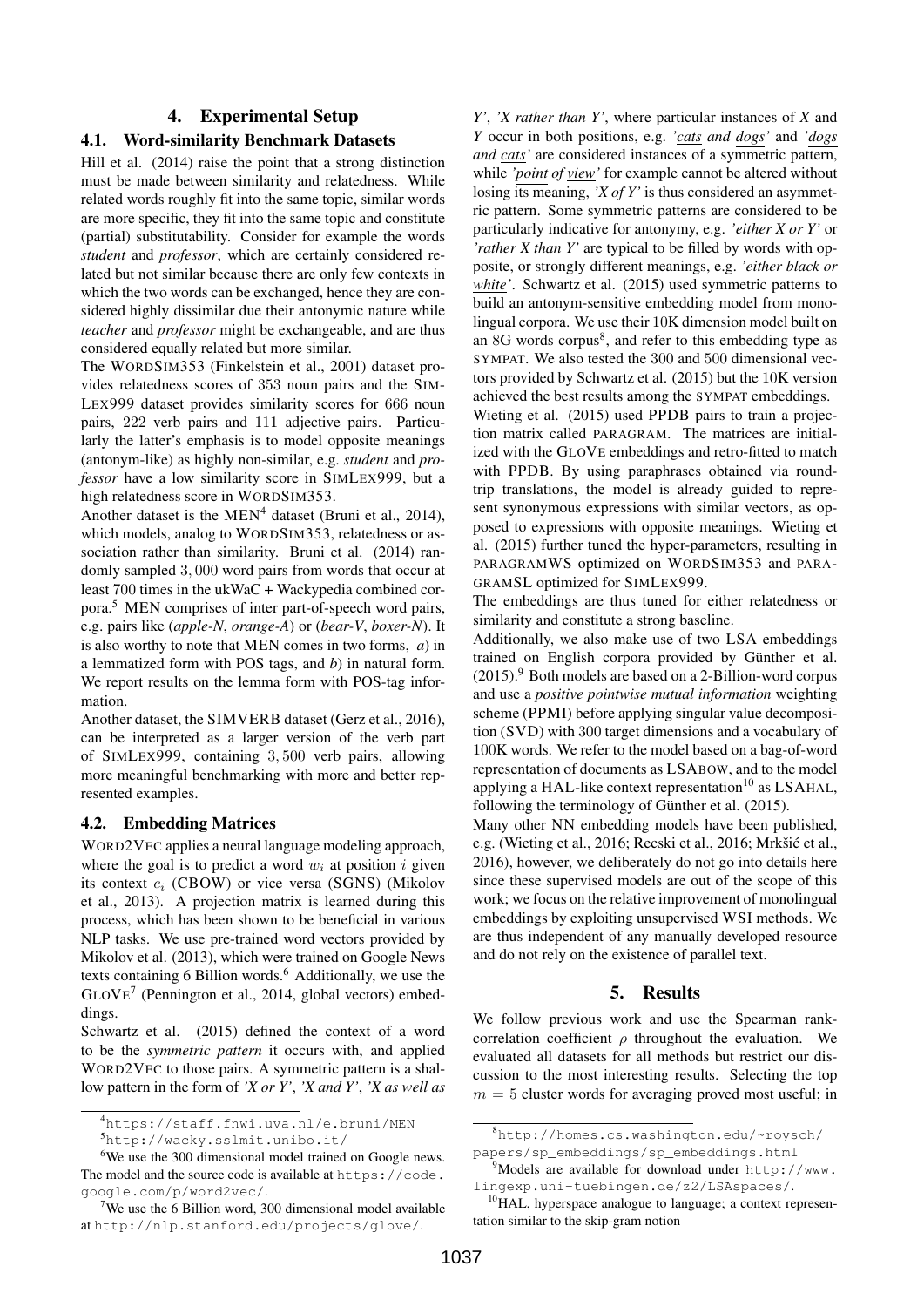|                       | $\rm \mathit{AUTOEXTEND}$ | GRAM<br>$\mathcal{L}$ | SGNS | ှ<br>SGN <sub>S</sub> | $\overline{\text{GLO}}_{V_E}$ | ೆ<br>GLOVE. | $\overline{s}_\text{YMPAT}$ | $SYMPAT-S$                    | LSABOW | $.5A_{\text{BOW-}S}$                                             | $\mathcal{L}\mathcal{S}\mathcal{A}_{H\mathcal{A}}$ | ∽<br>$S_{AHAL}$                                                                                 | PARAGRAMSL                        | PARAGRAMSL    | PARAGRAMWS    | ∽<br>PARAGRAMWS- |
|-----------------------|---------------------------|-----------------------|------|-----------------------|-------------------------------|-------------|-----------------------------|-------------------------------|--------|------------------------------------------------------------------|----------------------------------------------------|-------------------------------------------------------------------------------------------------|-----------------------------------|---------------|---------------|------------------|
| SIMLEX999 0.45 0.29   |                           |                       |      | $0.44\ 0.46$          |                               | $0.37$ 0.41 |                             | $\vert 0.54 \vert 0.55 \vert$ |        |                                                                  |                                                    | $\vert 0.30 \vert 0.39 \vert 0.27 \vert 0.38 \vert$                                             | $0.68$ 0.64                       |               | $0.66$ 0.64   |                  |
| MEN 0.72 0.67         |                           |                       |      | $0.77\;0.78$          |                               |             |                             |                               |        |                                                                  |                                                    | $\vert 0.73 \vert 0.77 \vert 0.53 \vert 0.68 \vert 0.67 \vert 0.70 \vert 0.71 \vert 0.74 \vert$ | $\parallel$ 0.77 0.80 0.80 0.81   |               |               |                  |
| SIMVERB 0.43 0.27     |                           |                       |      |                       |                               |             |                             |                               |        |                                                                  |                                                    | 0.36 0.39 0.23 0.30 0.37 0.45 0.15 0.22 0.19 0.28                                               |                                   | $0.53$ $0.53$ | $0.51$ 0.50   |                  |
| WORDSIM353 0.58 0.61  |                           |                       |      | $0.70 \quad 0.69$     |                               |             |                             |                               |        | $\vert 0.61 \; 0.65 \vert 0.47 \; 0.62 \vert 0.67 \; 0.66 \vert$ |                                                    | $ 0.59 \; 0.63 \;  $                                                                            | $\parallel$ 0.72 0.73 $\parallel$ |               | $0.77$ $0.75$ |                  |
| SIMLEX999-N 0.44 0.33 |                           |                       |      |                       |                               |             |                             |                               |        |                                                                  |                                                    | $0.45$ 0.50 0.39 0.47 0.48 0.55 0.32 0.46 0.34 0.44                                             | $0.68$ 0.66                       |               | $0.64$ 0.64   |                  |
| MEN-N 0.72 0.68       |                           |                       |      | $0.77$ 0.79           |                               |             |                             |                               |        | $\mid 0.76$ 0.80 $\mid 0.57$ 0.74 $\mid 0.71$ 0.73 $\mid$        |                                                    | $0.73$ 0.76                                                                                     | $\parallel$ 0.78 0.81 0.80 0.82   |               |               |                  |

Table 1: Spearman correlation scores on the different datasets and embeddings. Sense-aware similarities are marked with '-S'. The best performing method is underlined or marked bold. We distinguish underlined values to be the winning system with a slight margin (< 0.03) and bold face values with a larger margin. We marked PARAGRAMSL and PARAGRAMWS for SIMLEX999 and WORDSIM353 in gray, since the method's hyperparameters were optimized on the respective dataset, thus, the results are not comparable. The lower part evaluates only the noun pair parts of the datasets, as indicated by -N.

our experiments we found fluctuating best performing values between top 3 and top 10, with 5 always being among the best values. Also, Equation (4) distinguished itself as the best performing method with  $\lambda = 0.5$ . Other similarity computations, Eq. (2;3), perform non-satisfactory, sometimes even with a decline in performance. In the remainder of this work we refer to embeddings with the suffix -S to the sense-aware similarities which performed best in our previous experiments using the fixed parameters  $m = 5$ and  $\lambda = 0.5$ .

We report AUTOEXTEND (Rothe and Schütze, 2015) and ADAGRAM (Bartunov et al., 2016) scores for comparison. Table 1 shows the final results using sense-unaware similarities, i.e. standard cosine similarity, and our new senseaware similarities based on the JBT sense inventory.

The results clearly show that sense-aware similarities perform consistently better or comparable to their senseunaware counterparts. The average improvement for most sense-unaware systems to their sense-aware counterpart is roughly between 0.02 and 0.05 points of spearman correlation. Particularly, previously inferior embeddings, e.g. GLOVE or both LSA embeddings, gain most and more consistent from this representation. The loss of performance with the PARAGRAM family of embeddings is mainly due to the fact that they already have been optimized for synonymy and antonymy. Injecting the JBT sense inventory – which has no special treatment for antonyms – attracts related terms, i.e. apparently antonymous, nonsimilar, but related words. In fact, this happens to a large extent on adjectives, causing the largest losses. When looking at the performance for nouns (lower part of Table 1 for datasets where nouns were available), we see consistent improvements across all datasets.

We observe minor sense selections in 3, 953 out of 7, 734 examples across all datasets for SGNS-S, that is roughly 52%. Summarizing, in about half of the example word pairs a minor sense was selected. This is most consistent across nouns, and varies for verbs and adjectives, which could be attributed to coverage issues<sup>11</sup>, or inadequate clusterings for adjectives and verbs, since the JBT sense clustering mainly focusses on nouns.

For illustration of adequacy, consider the word pair (*iron, vitamin*) taken from the SIMLEX999 dataset. Figure 1 provides details for this example word pair, which includes all scores and a description of the induced sense inventory. We can see that the manually assigned SIMLEX999 score is in the mid-range (5.55 out of 10), standard cosine similarity ranks<sup>12</sup> this example at position 212 with a similarity score of 0.22, which is rather low. This can be verified by looking at the figure, i.e. on the innermost unit circle, the angle between *vitamin* and *iron* is quite large. The sense-aware similarity score selects a link between two suitable minor senses. The visualization shows the two words and their cluster terms, as well as the averaged cluster centers on the unit circle. The projection was done with T-SNE (Maaten and Hinton, 2008). For better illustration, we mapped cluster terms for each word on a different circle, but note that each circle preserves directions and represents a scaled unit circle. In this visualization, it is easily recognizable that the vectors for *iron* and *vitamin* are far apart, whereas the retrofitted vectors *iron2* and *vitamin3* are close by in terms of their cosine similarity.

We computed cross correlation scores between the methods, e.g. the Spearman correlation score between SGNS and SGNS-S embeddings yields  $\rho = 0.85$ . This suggests that the individual scores differ, although final SIM-LEX999 correlation scores do not seem to benefit drastically (e.g.  $+0.02$  difference for SGNS to SGNS-S).

#### 6. Native Sense Clustering

In order to make the retrofitting process independent of external (be it induced or manually compiled) sense inventories, we build a sense-inventory directly from word embeddings and provide anecdotal evidence and insights of its failure. For proof of concept we focus on a single NN embedding, for which we chose the SGNS word embedding matrix because of its popularity. We follow the general

<sup>11</sup>Coverage is around 98% for SYMPAT and 99% for others.

<sup>&</sup>lt;sup>12</sup>Note that Spearman correlation compares ranks.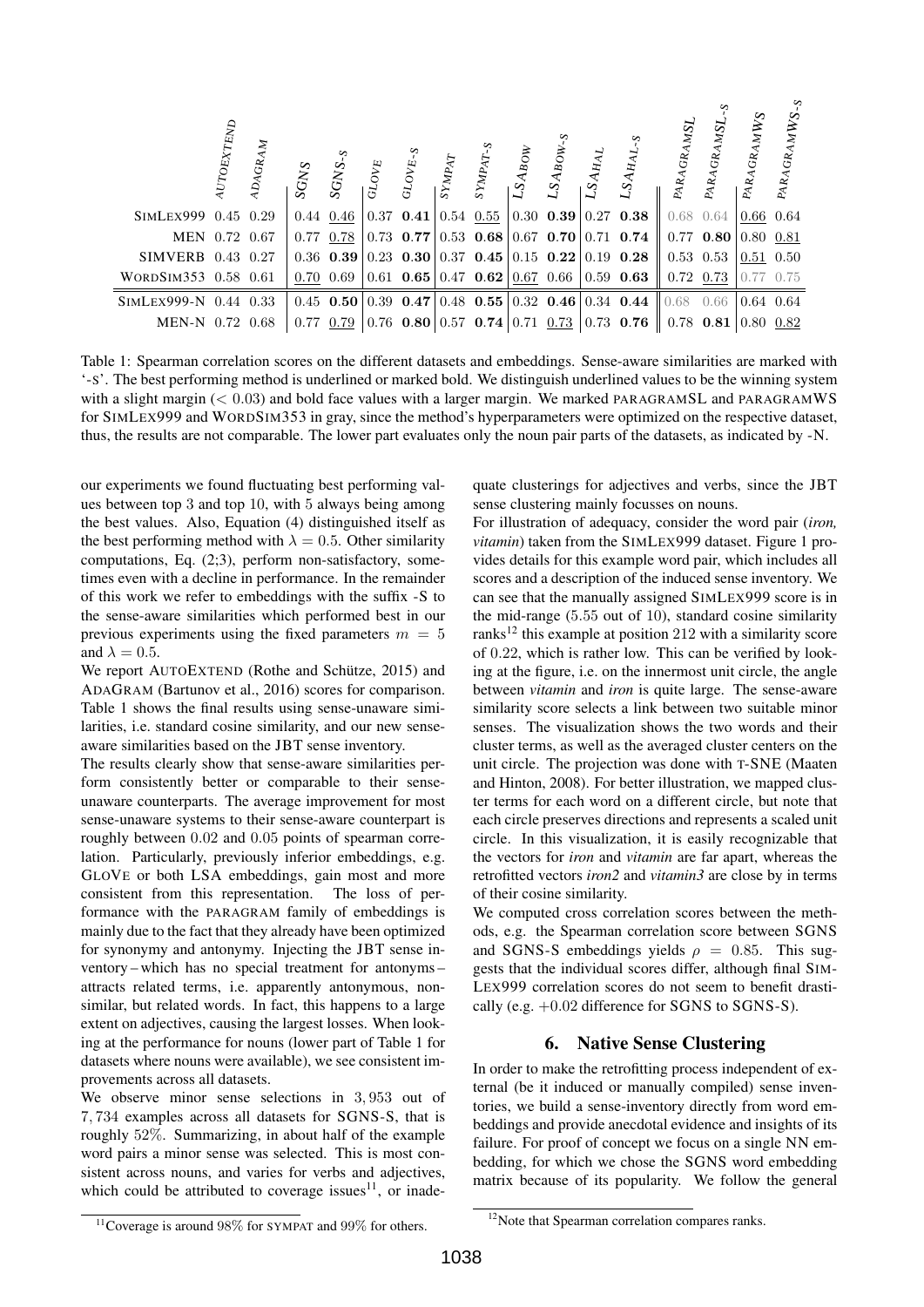



 $\{sugar, salt, grain, soy, starch\},\$ {steel, metal, copper, aluminum, titanium} }  $S_{\text{vitamin}} = \{\ \{\text{supplement}, \text{hormone}, \text{pill}, \text{medication}, \}$ medicine}, {nutrient, calcium, antioxidant, acid, potassium},

 ${sugar, salt, oils, startch, herb}$ 

Figure 1: Scores achieved by sense-aware and senseunaware word similarity computation for the word pair (*iron, vitamin*).  $rg(\cdot)$  refers to the rank regarding the SIMLEX999 dataset; selected senses by the method are underlined. The visualization is based on terms on the unit circle. Every circle represents a unit circle in a joint plot for illustration purposes. The inner circle shows the different sense vectors as well as the original word vectors, the middle circle shows synset terms generated by the word *iron*, and the outer circle represents synset terms generated by the word *vitamin*.

procedure to build sense inventories as explained in Section 3.1., i.e. for a particular word  $v$ , we first create a similarity matrix M of the top k nearest neighbors<sup>13</sup> in terms of cosine similarity, we then applied a clustering algorithm to the similarity matrix  $M$ , which yields a clustering of words that can be directly interpreted as the sense-inventory for  $v$ :  $S_v$ .

|              |        | <b>SGNS</b> | <b>JBT</b> |             |                      |  |
|--------------|--------|-------------|------------|-------------|----------------------|--|
| related term | $\cos$ | $rg(\cdot)$ | $\#$ ctx   | $rg(\cdot)$ | sense<br>description |  |
| putter       | 0.46   | 17          | 36         | 128         | golf                 |  |
| wood         | 0.47   | 11          | 119        | 15          | sports               |  |
| copper       | 0.37   | 252         | 206        | 9           | metallic             |  |
| aluminum     | 0.35   | 427         | 206        | 8           | elements             |  |
| salt         | 0.23   | 23731       | 31         | 158         | nutrition            |  |
| fiber        | 0.20   | 47072       | 77         | 38          |                      |  |
| steam        | 0.12   | 416270      | 28         | 181         | smoothing            |  |
| shirt        | 0.12   | 415080      |            |             | clothes              |  |

Table 2: Cosine similarity (cos) and similarity by number of shared contexts  $(\text{#ctx})$ , next to the relative rank regarding  $\cos$  for SNGS and  $\#$ ctx for JBT with respect to the query word '*iron*'.

Since words cannot be expected to have a fixed number of senses, we tested two *graph based clustering algorithms*, where the number of clusters, i.e. the number of senses, is not a parameter but will be determined by the algorithms themselves. Because of its symmetry,  $M$  can be directly interpreted as an adjacency matrix for an undirected graph. We experimented with the following graph clustering algorithms: 1.) CW: Chinese Whispers (Biemann, 2006); and 2.) MCL: Markov Clustering (van Dongen, 2000).<sup>14</sup> In general, graph clustering algorithms perform best if the adjacency matrix of the graph is sparse. In order to sparsify M, we prune by a threshold parameter  $\tau_{cos}$ , i.e. we set values  $M_{ij} = 0$  if  $M_{ij}$  is lower than  $\tau_{\text{cos}}$ . Apart from that, we use the default parameter settings suggested by Biemann (2006) for CW or van Dongen (2000) for MCL. As a post-clustering step, singleton clusters are merged into one 'residual' cluster, i.e. clusters which contain only a single element-which occur frequently for large  $\tau_{\text{cos}}$  – eventually form the 'residual' sense.

Results by Anecdotal Evidence: Cleary, the parameter k, which defines the top k nearest neighbors of a word  $v$ , and thus the size of  $M$ , implicitly also controls the vocabulary of the sense inventory of  $v$ . Manual inspection of those nearest terms revealed, that in case of SGNS and other NN word embeddings, the immediate neighborhood of a word v consists mainly of one dominating sense. For illustrative purposes, consider the example given in Table 2, where we highlight scores and ranks for the polysemous word *iron* with regards to some hand-selected words representing different senses of *iron*. Here, mainly terms referring to a *golf sports* related sense can be found in the immediate vicinity of *iron* (large cosine similarity, small rank), while other terms referring to common senses are

<sup>&</sup>lt;sup>13</sup>For proof of concept, we used  $k = 500$ , which is commonly known to be reasonable value.

<sup>&</sup>lt;sup>14</sup>Note that we also tested other clustering algorithms, such as *K-Means* and *Self-Organizing-Maps* for comparison purposes, but we report results only for CW and MCL since they do not depend on the number of clusters as parameter input and yield visually better clusters.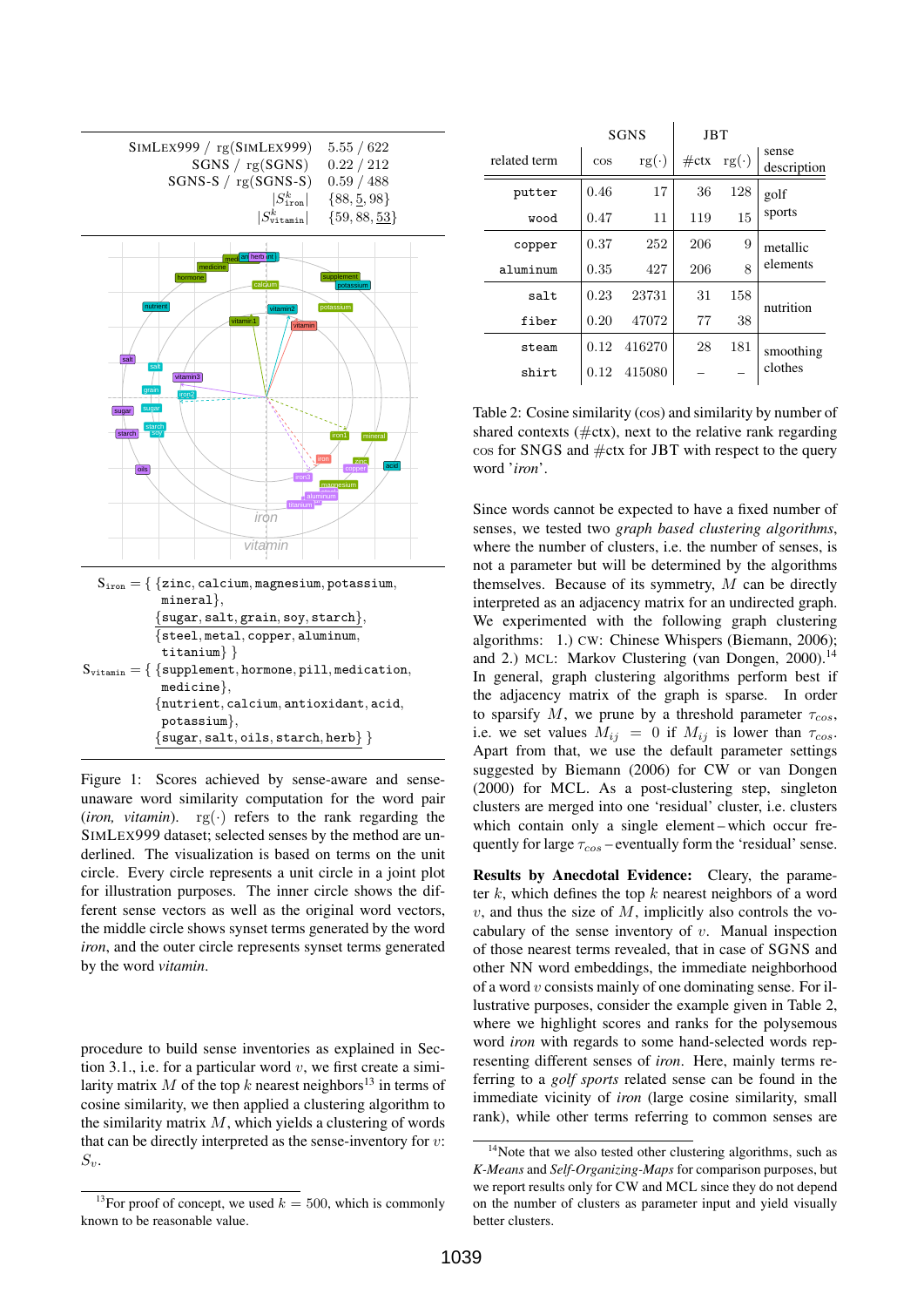|                                      | $\tau_{cos}$                                                               |  |  |  |  |  |  |  |  |  |
|--------------------------------------|----------------------------------------------------------------------------|--|--|--|--|--|--|--|--|--|
|                                      | $\begin{array}{ ccc } 0.3 & 0.4 & 0.5 & 0.6 & 0.7 & 0.8 & 0.9 \end{array}$ |  |  |  |  |  |  |  |  |  |
| MCL 1.7 13.5 34.5 50.4 38.5 10.2 2.4 |                                                                            |  |  |  |  |  |  |  |  |  |
| CW   1.4 3.0 7.9 16.2 15.0 4.0 1.5   |                                                                            |  |  |  |  |  |  |  |  |  |

Table 3: Average number of clusters for all words in all datasets, varying  $\tau_{\cos}$ , the two graph clustering algorithms, based on SGNS embedding vectors.

| SIMLEX999 |
|-----------|
| 0.42      |
| 0.48      |
| 0.67      |
| 0.57      |
|           |

Table 4: Selected results for native sense induction by clustering on four embeddings and SIMLEX999.

farther away (small cosine similarity, large rank). The selected terms for representative senses seem to have a similar cosine similarity to iron though. This is not an isolated incident, we have observed this effect consistently for multiple polysemous terms.<sup>15</sup> This suggests the confirmation of the observations which Faruqui et al. (2016) or Schnabel et al. (2015) already noted: Within neural word embeddings, the frequency rank of a word's neighbor strongly depends on the frequency of the word itself. This is clearly an issue because the frequency of a word's sense naturally correlates with the frequency of a word's occurrence.

Table 3 shows the average number of clusters for all words across all datasets for varying  $\tau_{cos}$ . Based on those results, we fix  $\tau_{cos} = 0.8$  and CW, as this best resembles the sense inventory of the JBT resource, where also CW is used, producing 3.73 senses on average. Selected results of the native clustering compared to SIMLEX999 in Table 4 show a decline in performance w.r.t. the sense-unaware similarity values in Table 1. Failure can be attributed to the local structure of the neighborhood as explained above.

## 7. Conclusion

We confirmed our initial hypothesis that 'sense inventories do help for word similarity' and presented consistent improvements over all tested embeddings and datasets using pre-existing sense-inventory resources. This holds particularly for embeddings trained on monolingual text. On a general level, we have shown how to operationalize word sense induction for a semantic task, here for word similarity, by creating appropriate representations of words for the task on top of generic, previously available, representations. Contrary to most prior work in this area, we did not use manually-defined sense inventories or lexical resources, but an unsupervised graph-based sense induction scheme. Additionally, we confirmed prior findings and conclude that direct clustering of a word's nearest neighbors in an NN embedding is not helpful for WSI, but other methodologies are required here. The source code as well as the sense aware vectors for the datasets are provided as open source software under a permissive license.<sup>16</sup> We would like to follow up on this line of work and devise similar schemes for relation extraction, learning of semantic hierarchies, and short text similarity.

#### 8. References

- Bartunov, S., Kondrashkin, D., Osokin, A., and Vetrov, D. (2016). Breaking sticks and ambiguities with adaptive skip-gram. In *Proceedings of the International Conference on Artificial Intelligence and Statistics (AISTATS)*, pages 130–138, Cadiz, Spain.
- Biemann, C. and Riedl, M. (2013). Text: Now in 2D! a framework for lexical expansion with contextual similarity. *Journal of Language Modelling*, 1(1):55–95.
- Biemann, C. (2006). Chinese whispers an efficient graph clustering algorithm and its application to natural language processing problems. In *Proceedings of TextGraphs: the First Workshop on Graph Based Methods for Natural Language Processing*, pages 73–80, NY, USA.
- Blei, D. M., Ng, A. Y., and Jordan, M. I. (2003). Latent Dirichlet Allocation. *Journal of Machine Learning Research*, 3:993–1022.
- Bruni, E., Tran, N. K., and Baroni, M. (2014). Multimodal Distributional Semantics. *Journal of Artificial Intelligence Research*, 49(1):1–47.
- Denkowski, M. and Lavie, A. (2014). Meteor universal: Language specific translation evaluation for any target language. In *Proceedings of the Ninth Workshop on Statistical Machine Translation*, pages 376–380, Baltimore, MD, USA.
- Dorow, B. and Widdows, D. (2003). Discovering corpusspecific word senses. In *Proceedings of the Tenth Conference on European Chapter of the Association for Computational Linguistics*, pages 79–82, Budapest, Hungary.
- Faruqui, M., Dodge, J., Jauhar, S. K., Dyer, C., Hovy, E., and Smith, N. A. (2015). Retrofitting word vectors to semantic lexicons. In *Proceedings of the 2015 Conference of the North American Chapter of the Association for Computational Linguistics: Human Language Technologies*, pages 1606–1615, Denver, CO, USA.
- Faruqui, M., Tsvetkov, Y., Rastogi, P., and Dyer, C. (2016). Problems with evaluation of word embeddings using word similarity tasks. In *Proceedings of the 1st Workshop on Evaluating Vector-Space Representations for NLP*, pages 30–35, Berlin, Germany.
- Fellbaum, C. (1998). *WordNet: An Electronic Lexical Database*. Language, Speech, and Communication. The MIT Press.
- Finkelstein, L., Gabrilovich, E., Matias, Y., Rivlin, E., Solan, Z., Wolfman, G., and Ruppin, E. (2001). Placing search in context: The concept revisited. In *Proceedings of the 10th international conference on World Wide Web*, pages 406–414, Hong Kong, Hong Kong.

<sup>&</sup>lt;sup>15</sup>We leave a more thorough analysis for future work.

<sup>16</sup>https://github.com/uhh-lt/senseasim